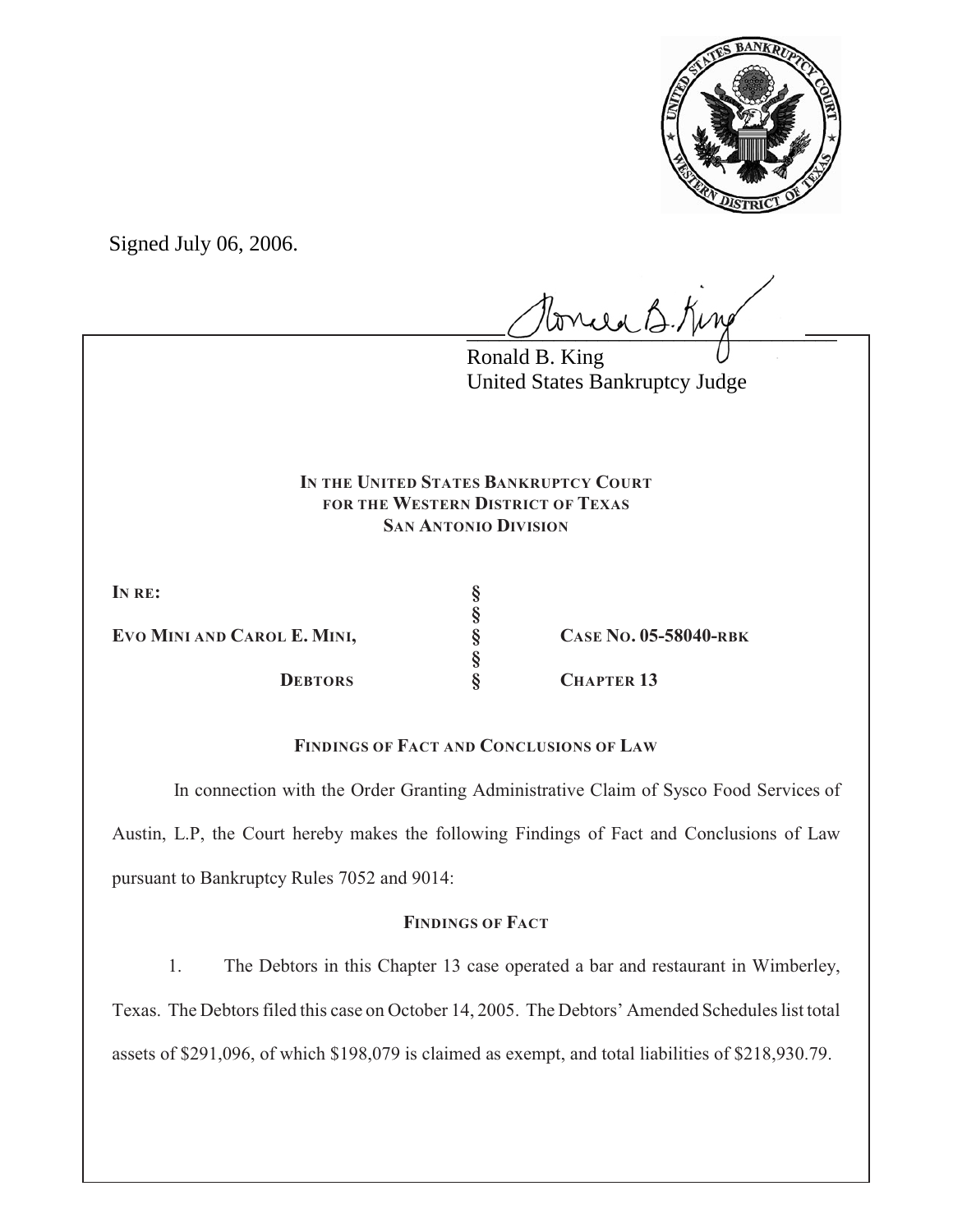2. Sysco Food Services of Austin, L.P. supplied the Debtors with consumable and often perishable products in the ordinary course of business. On October 18, 2005, Sysco made a reclamation demand on the Debtors pursuant to 11 U.S.C. § 546(c). On October 20, 2005, the Debtors responded, claiming that the application of 11 U.S.C. § 546(c) was precluded because they were solvent during the 20 days immediately preceding Sysco's reclamation demand.

3. On January 19, 2006, Sysco filed Proof of Claim No. 8 in the amount of \$3,874.13 prepetition plus \$229.96 postpetition. On the same day, Sysco filed Claim No. 9, an administrative claim in the amount of \$2,104.79, which represented the value of the goods it sold to the Debtors in the 20 days immediately preceding its October 18, 2005 reclamation demand. Claim No. 9 overlaps Claim No. 8.

4. On February 6, 2006, the Motion of Creditor Sysco Food Services of Austin, L.P. to Allow Administrative Claim was filed.

5. On March 23, 2006, the Court held a hearing on Sysco's Motion. In that hearing, the Debtors supported their October 20, 2005 claim of solvency by three alternate means of interpreting the numbers contained in their Schedules: (i) an excess of assets over liabilities; (ii) an excess of cash over current liabilities; or (iii) an excess of non-exempt assets over liabilities net of those associated with exempt assets.

#### **CONCLUSIONS OF LAW**

1. This Court has jurisdiction and venue of this case pursuant to 28 U.S.C. §§ 157(a) and 1334 and the Standing Orders of Reference of the District Court. This matter is a core proceeding. 28 U.S.C. § 157(b)(2)(B).

2. Venue is proper in this Court under 28 U.S.C. §§ 1408 and 1409.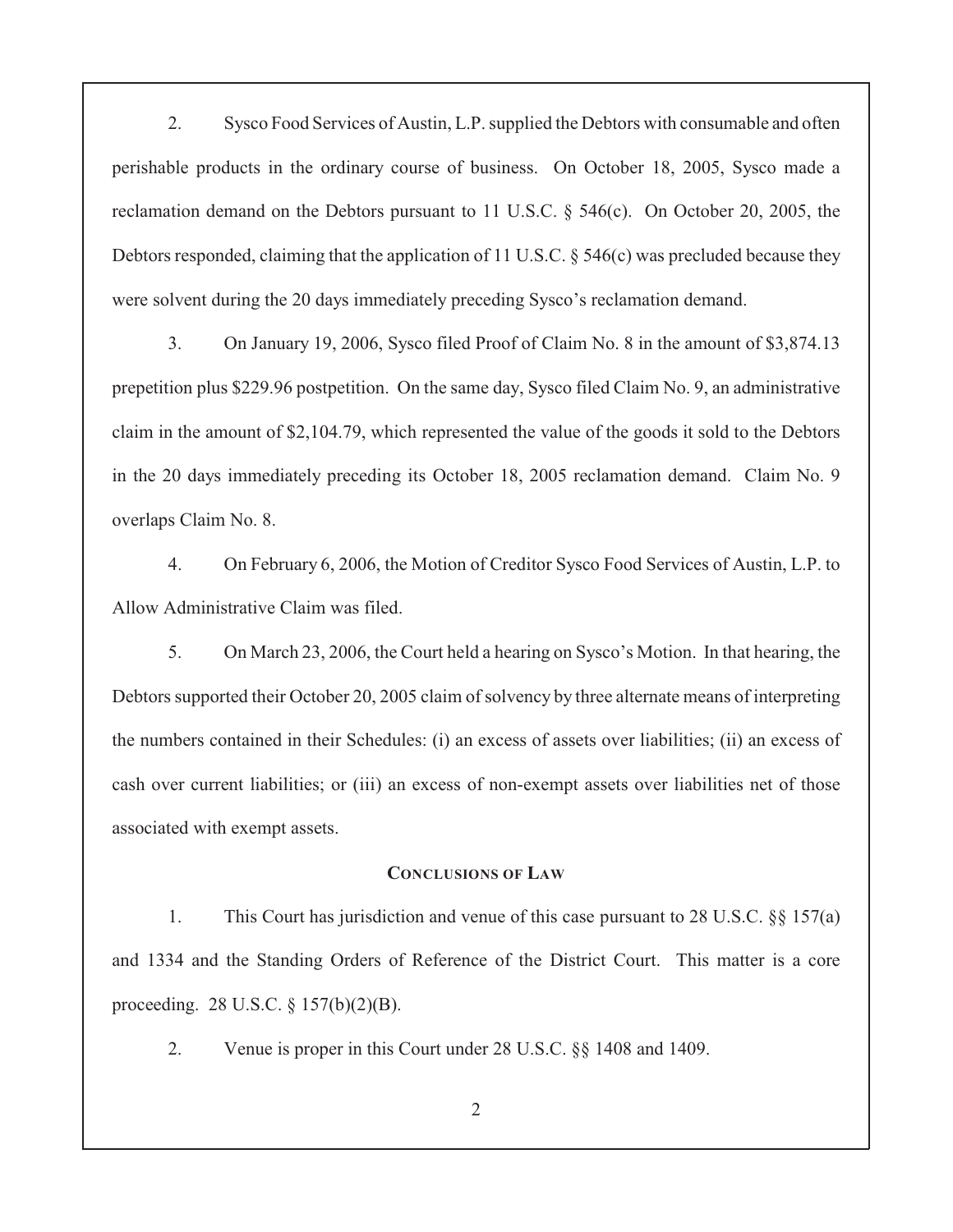3. The term "insolvent" is defined under the Bankruptcy Code in 11 U.S.C. § 101(32), which states, in pertinent part:

(32) The term "insolvent" means–

(A) with reference to an entity other than a partnership and a municipality, financial condition such that the sum of such entity's debts is greater than all of such entity's property, at a fair valuation, *exclusive of*–

#### (ii) *property that may be exempted from property of the estate under section 522* of this title.

11 U.S.C. § 101(32) (emphasis added).

. . .

4. The Debtors' various interpretations of insolvency are incorrect. *In re Pereau*, 37 B.R. 902, 903 (Bankr. M.D. Fla. 1984); *In re Wommack*, 74 B.R. 638 (Bankr. N.D. Fla. 1987). Most courts find that parallels between section 546(c) and a vendor's normal non-bankruptcy reclamation rights under section 2-702(2) of the Uniform Commercial Code<sup>1</sup> do not serve to broaden the interpretation of insolvency. *See, e.g. In re Julien Co.*, 44 F.3d 426 (6th Cir. 1995); *In re Video King of Ill.*, 100 B.R. 1008 (Bankr. N.D. Ill. 1989);*In re Best Buy Drugs*, 89 B.R. 997 (Bankr. S.D. Fla. 1988); *In re Storage Tech. Corp.*, 48 B.R. 862 (Bankr. D. Colo. 1985); *but see In re AIC Photo*, 57 B.R. 56 (Bankr. E.D.N.Y. 1985) (applying definition from U.C.C. § 1-201(23)). Applying the definition in section 101(32) to the amounts listed in the Debtors' Amended Schedules, the Court finds that the Debtors' debts exceeded the total value of their non-exempt property. Thus, the Debtors were insolvent at the time of their Petition:

 $<sup>1</sup>$ This definition provides alternate grounds for determining solvency on the basis of a debtor's payment of debts.</sup>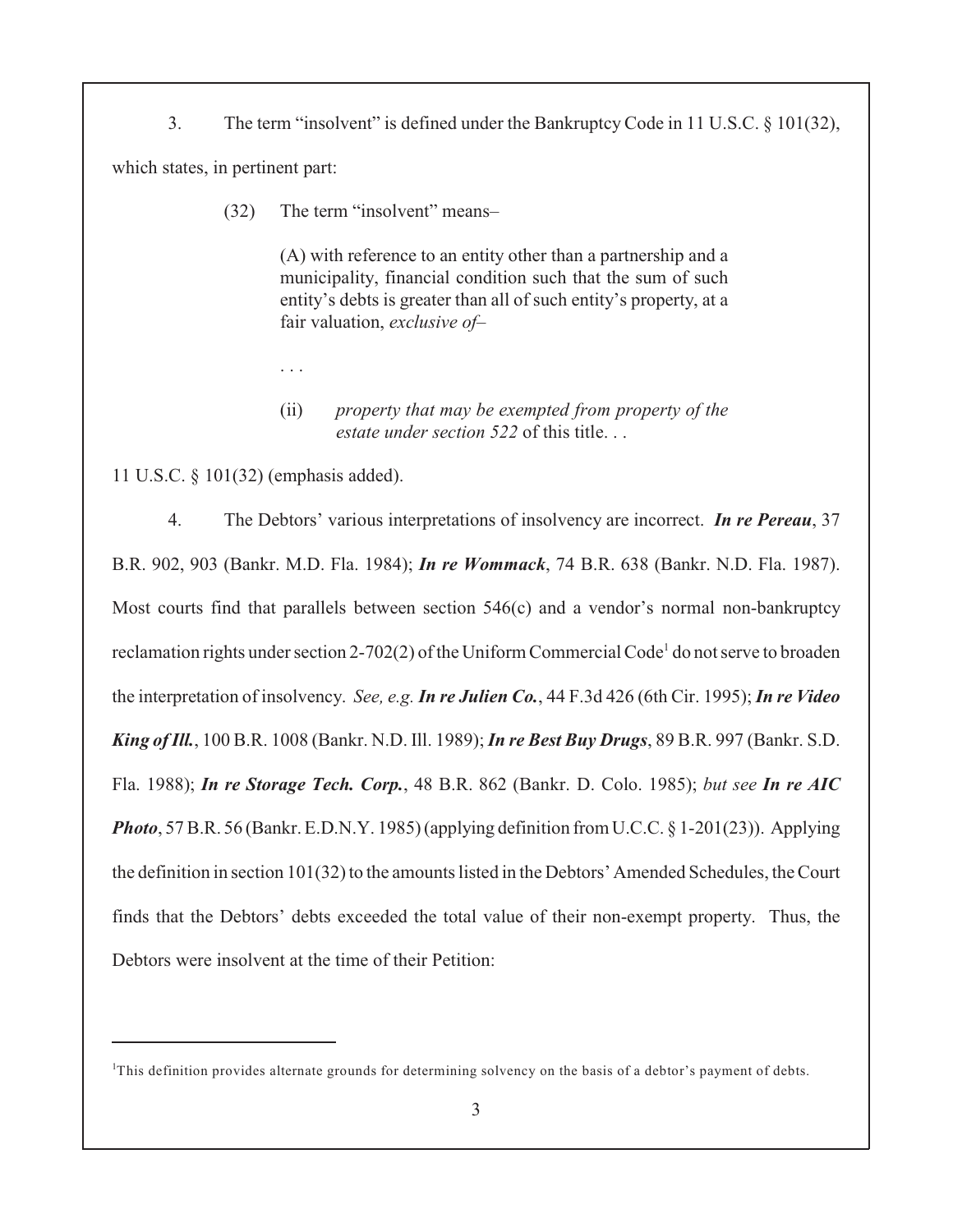| Total Assets/Schedules A & B                 | \$291,096.00   |
|----------------------------------------------|----------------|
| (Less) Exempt Property/Schedule C.           | (198,079.00)   |
|                                              | 93,017.00      |
| (Less) Total Liabilities/Schedules D, E, & F | (218,930.79)   |
| Equity per $\S 101(32)(A)(ii)$               | \$(125,913.79) |

5. Because the Debtors' Petition pre-dates the Bankruptcy Abuse Prevention and

Consumer Protection Act of 2005 ("BAPCPA"), the pre-BAPCPA version of 11 U.S.C. § 546(c)

applies. In pertinent part, it stated:

- (c) Except as provided in subsection (d) of this section, the rights and powers of a trustee under section 544(a), 545, 547, and 549 of this title are subject to any statutory or common law right of a seller of goods that has sold goods to the debtor, in the ordinary course of such seller's business, to reclaim such goods if the debtor has received such goods while insolvent, but–
	- (1) such a seller may not reclaim any such goods unless such seller demands in writing reclamation of such goods–
		- (A) before 10 days after receipt of such goods by the debtor; or
		- (B) if such 10 day period expires after the commencement of the case, before 20 days after receipt of such goods by the debtor; and
	- (2) the court may deny reclamation to a seller with such a right of reclamation that has made such a demand only if the court–
		- (A) grants the claim of such a seller priority as a claim of a kind specified in section 503(b) of this title...

11 U.S.C. § 546(c) (emphasis added).

6. This Court concludes that Sysco has complied with the required elements for

establishment of a right of reclamation:

a. Sysco was a seller of goods to the Debtors in the ordinary course of business;